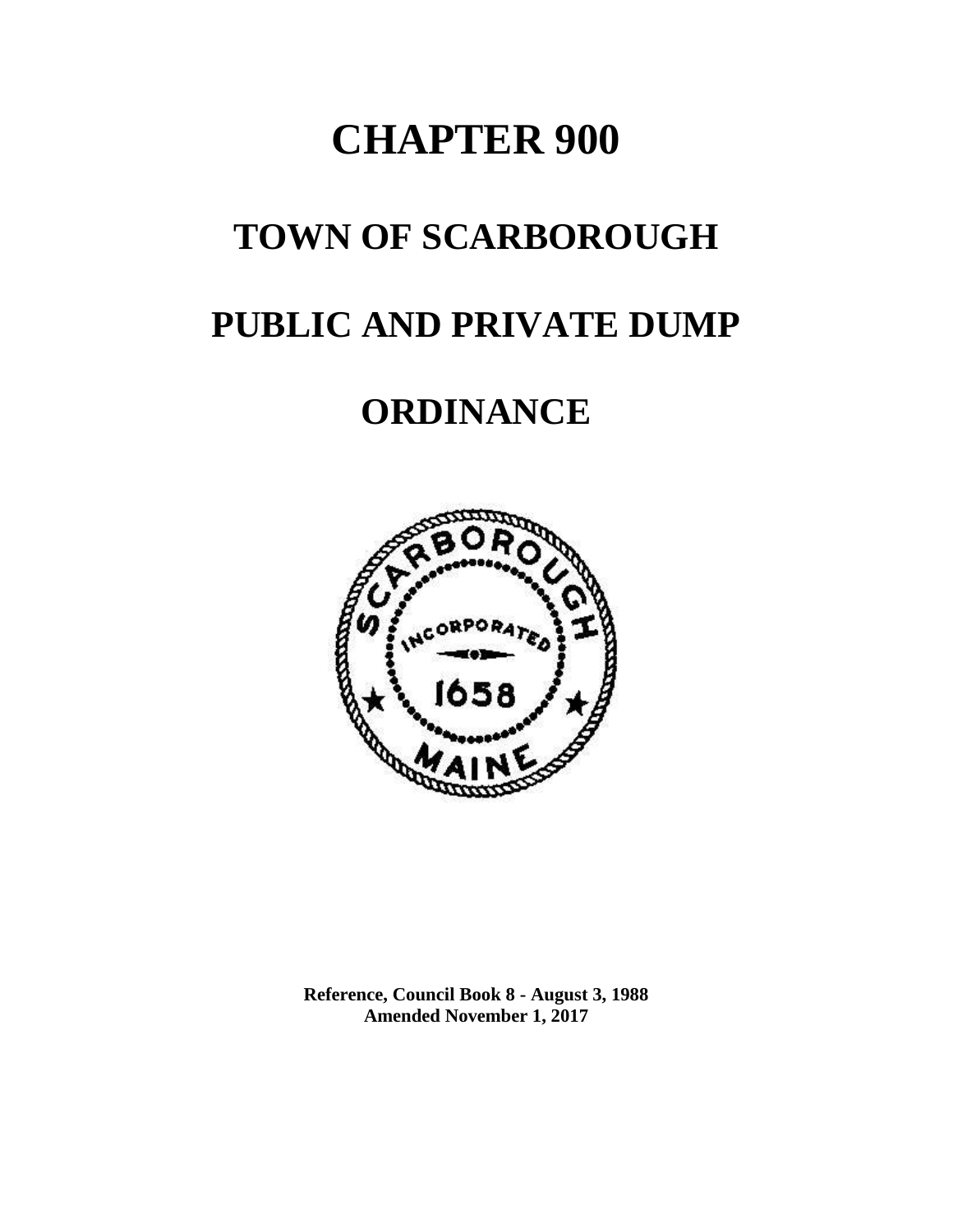# **TABLE OF CONTENTS**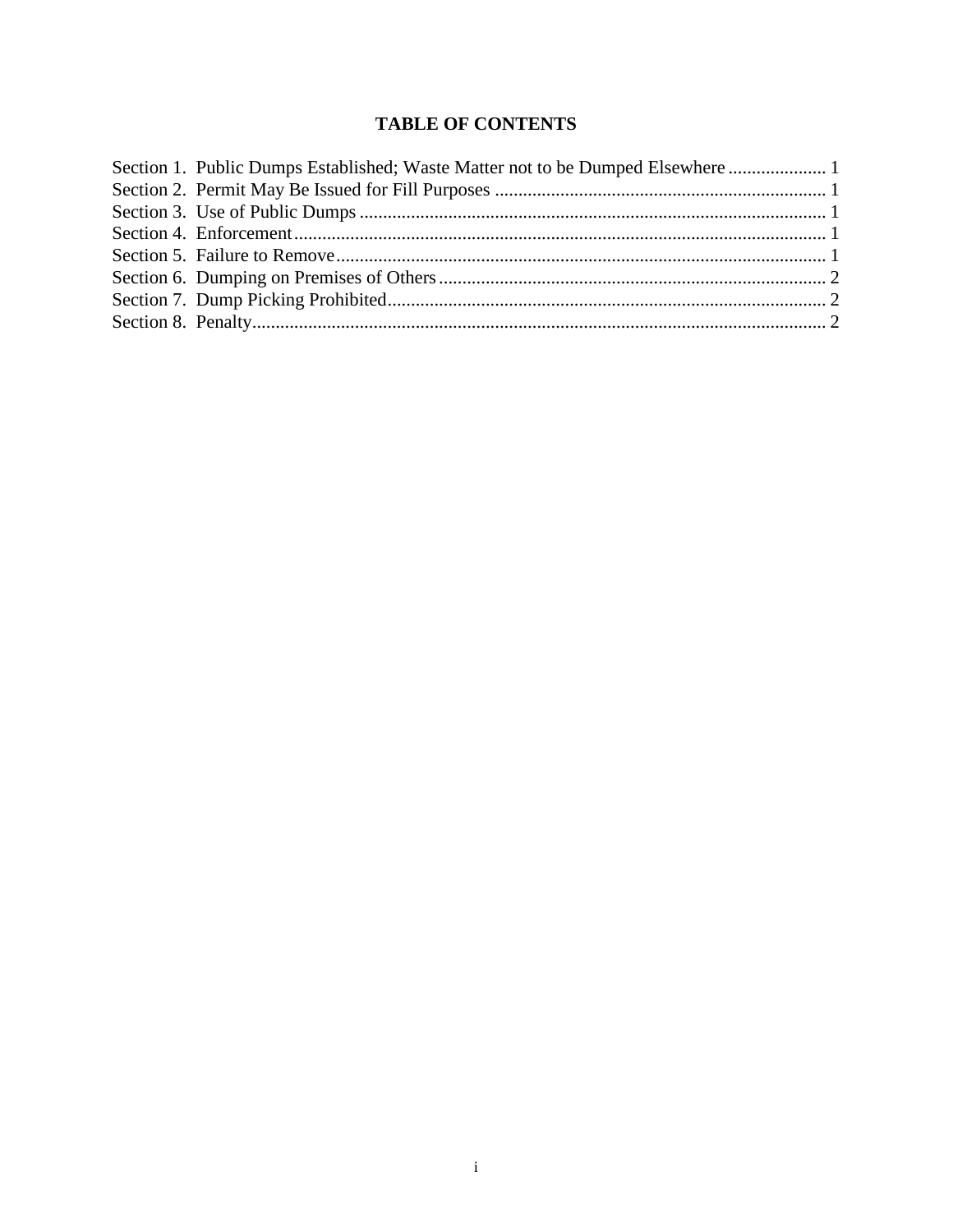### <span id="page-2-1"></span>**CHAPTER 900 TOWN OF SCARBOROUGH PUBLIC AND PRIVATE DUMPS**

### <span id="page-2-0"></span>**Section 1. PUBLIC DUMPS ESTABLISHED; WASTE MATTER NOT TO BE DUMPED ELSEWHERE.**

The Supervisor of Public Works, with prior approval of Municipal Officers and Health Officer, shall designate certain places as public dumping grounds for the dumping or depositing of any refuse, rubbish, or other waste material. The dumping or depositing of any refuse, rubbish, or other waste material by any person at any other place than at such designated public dumping grounds, except as hereinafter provided, shall be unlawful and a violation of the provision of this Ordinance.

### **Section 2. PERMIT MAY BE ISSUED FOR FILL PURPOSES.**

The Supervisor of Public Works, upon written application therefor, may grant a permit to the owner of any lot, or to any other person with the consent of such owner, to dump or deposit refuse, rubbish or other waste material of a similar nature upon such lot for filling in purposes. It shall be unlawful and a violation of the provisions of this Ordinance for an owner of any lot, to dump or deposit on her/his own lot any refuse, rubbish, or other waste material, or permit any other person so to do, without a written permit from the Supervisor of Public Works. [amended 11/01/17]

# <span id="page-2-2"></span>**Section 3. USE OF PUBLIC DUMPS.**

Any public dump established or designated under Section 1, of this Ordinance shall be for the use of the citizens of Scarborough and such refuse, rubbish, or other waste material shall originate in said Town of Scarborough or be the result of commercial or industrial processing within the Town of Scarborough.

#### <span id="page-2-3"></span>**Section 4. ENFORCEMENT.**

The Supervisor of Public Works shall notify the Chief of Police of the location of any public dumping ground designated by her/him, and of every private fill for which he/she has issued a permit, and it shall be the duty of the Chief of Police to order the removal of every deposit or accumulation of refuse, rubbish, or waste material upon private property other than those made in conformity with the provisions of this Ordinance. [amended 11/01/17]

# <span id="page-2-4"></span>**Section 5. FAILURE TO REMOVE.**

Every owner or occupant of any premises, and every landlord or agent of a landlord having general charge of the same, or any other person, who shall throw, dump, or deposit any refuse, rubbish or waste matter of a similar nature upon any such premises without the permit hereinbefore specified shall, after order by the Chief of Police, remove such refuse, rubbish or waste material and matter, so thrown, dumped or deposited on such premises to a designated dumping ground within forty-eight hours after receiving such order.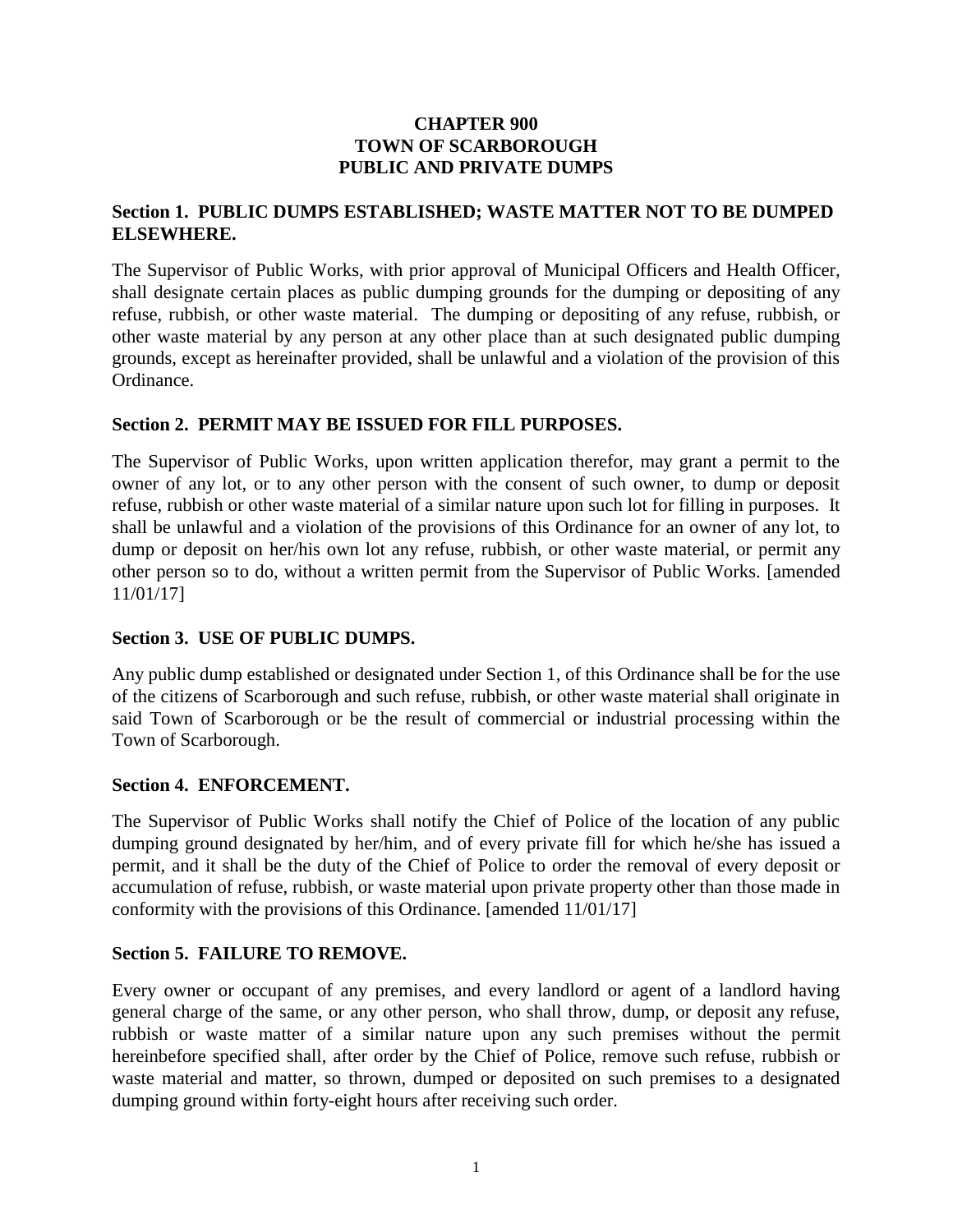#### <span id="page-3-0"></span>**Section 6. DUMPING ON PREMISES OF OTHERS.**

It shall be unlawful for any person who, without authority from the owner of the premises, dumps or deposits upon such premises, not his/her own, any refuse, rubbish, or other waster material of a similar nature, or any ashes, cinders, rock, concrete, asphalt or other similar matter. [amended 11/01/17]

### <span id="page-3-1"></span>**Section 7. DUMP PICKING PROHIBITED.**

It shall be unlawful for any person to take, remove, or carry away any refuse, rubbish or other waste material of any kind or nature from or about any public dumping ground so designated above without a permit from the Supervisor of Public Works.

#### <span id="page-3-2"></span>**Section 8. PENALTY.**

Whoever violates any of the provisions of this Ordinance shall be punished by a fine of not more than one hundred (\$100.00) dollars plus costs which shall be recovered on complaint to the use of the Town of Scarborough. Each day in which a violation occurs shall be deemed to constitute a separate offense.